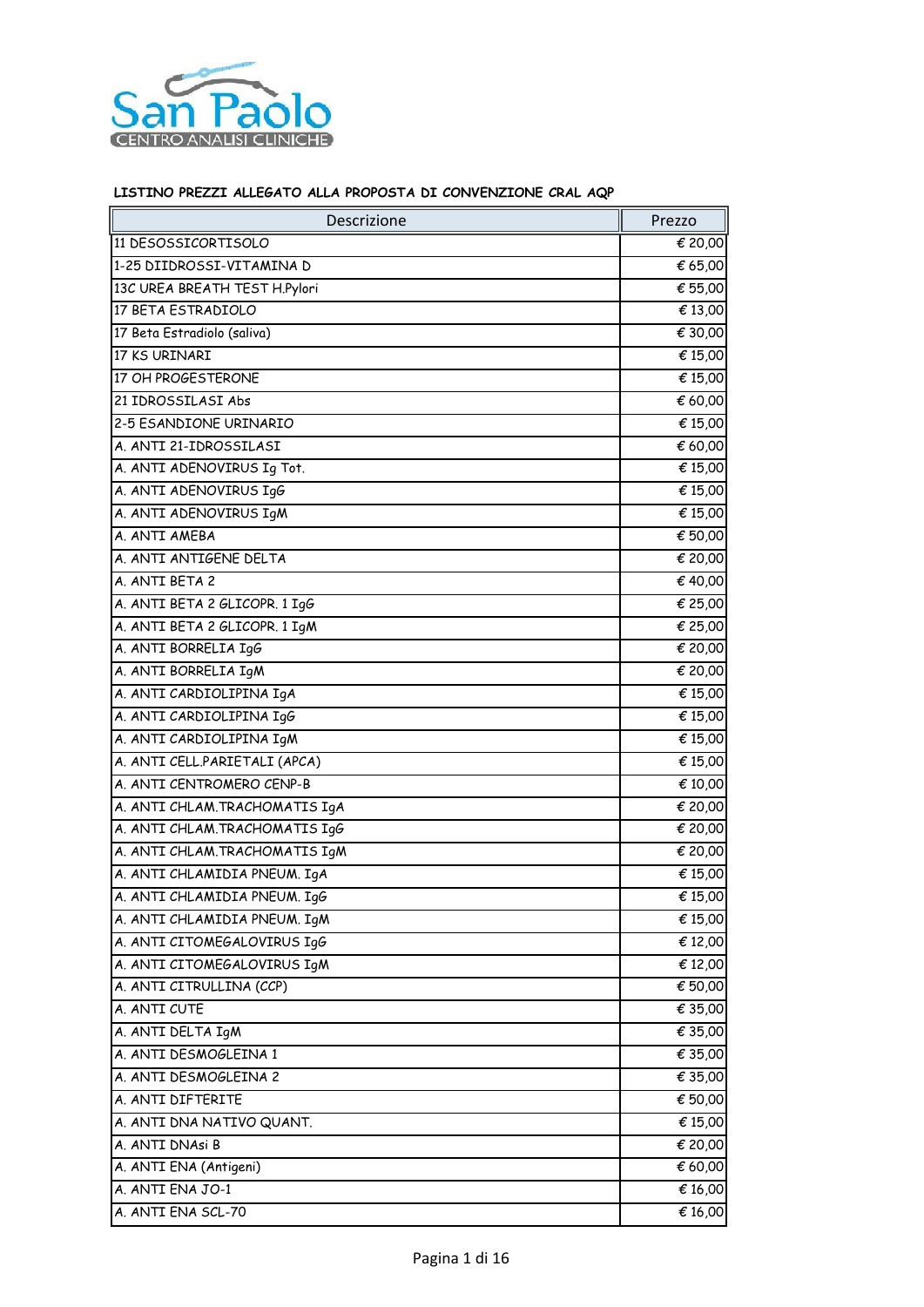

| Descrizione                    | Prezzo                      |
|--------------------------------|-----------------------------|
| A. ANTI ENA Screening          | € 60,00                     |
| A. ANTI ENA Sm                 | € 16,00                     |
| A. ANTI ENA Sm/RNP             | € 16,00                     |
| A. ANTI ENA SSA(Ro)            | € 16,00                     |
| A. ANTI ENA SSB(La)            | € 16,00                     |
| A. ANTI ENDOMISIO IgA          | € 15,00                     |
| A. ANTI ENDOMISIO IgG          | € 15,00                     |
| A. ANTI EPSTEIN BARR EBNA IgG  | € 15,00                     |
| A. ANTI EPSTEIN BARR VCA IgG   | € 15,00                     |
| A. ANTI EPSTEIN BARR VCA IgM   | € 15,00                     |
| A. ANTI FATT.INTRINSECO        | $\overline{\epsilon}$ 30,00 |
| A. ANTI GAD 65                 | € 15,00                     |
| A. ANTI GANGLIOSIDI IgG        | € 55,00                     |
| A. ANTI GANGLIOSIDI IGM        | € 55,00                     |
| A. ANTI GLIADINA DEAMIDATA IGA | € 15,00                     |
| A. ANTI GLIADINA DEAMIDATA IgG | € 15,00                     |
| A. ANTI GRANUL. NEUTROF.(ANCA) | € 15,00                     |
| A. ANTI HELICOBACTER PYLORI    | € 15,00                     |
| A. ANTI HIV 1/2 - Ag P24       | € 25,00                     |
| A. ANTI HTLV I/II SCREENING    | € 40,00                     |
| A. ANTI IA2                    | € 60,00                     |
| A. ANTI INSULA PANCREAT. (ICA) | € 20,00                     |
| A. ANTI INSULINA               | € 20,00                     |
| A. ANTI LEGIONELLA             | € 15,00                     |
| A. ANTI LEISMHMANIA            | € 50,00                     |
| A. ANTI LEPTOSPIRA IgG Totali  | € 20,00                     |
| A. ANTI LISTERIA Ig Tot.       | € 20,00                     |
| A. ANTI MICOBATTERI IgG        | €45,00                      |
| A. ANTI MICOPL. PNEUM. Ig Tot. | € 15,00                     |
| A. ANTI MICOPLASMA PNEUM.IgG   | € 20,00                     |
| A. ANTI MICOPLASMA PNEUM.IgM   | € 20,00                     |
| A. ANTI MICROSOMA (LKM)        | € 12,00                     |
| A. ANTI MICROSOMI              | € 15,00                     |
| A. ANTI MITOCONDRI             | € 15,00                     |
| A. ANTI MORBILLO IgG           | € 20,00                     |
| A. ANTI MORBILLO IGM           | € 20,00                     |
| A. ANTI MUSCOLO LISCIO         | € 15,00                     |
| A. ANTI MUSCOLO STRIATO        | € 15,00                     |
| A. ANTI OVAIO                  | € 20,00                     |
| A. ANTI PAROTITE IgG           | € 15,00                     |
| A. ANTI PAROTITE IGM           | € 15,00                     |
| A. ANTI PARVOVIRUS B19 IgG     | € 20,00                     |
| A. ANTI PARVOVIRUS B19 IgM     | € 20,00                     |
| A. ANTI PERTOSSE IgG           | € 12,00                     |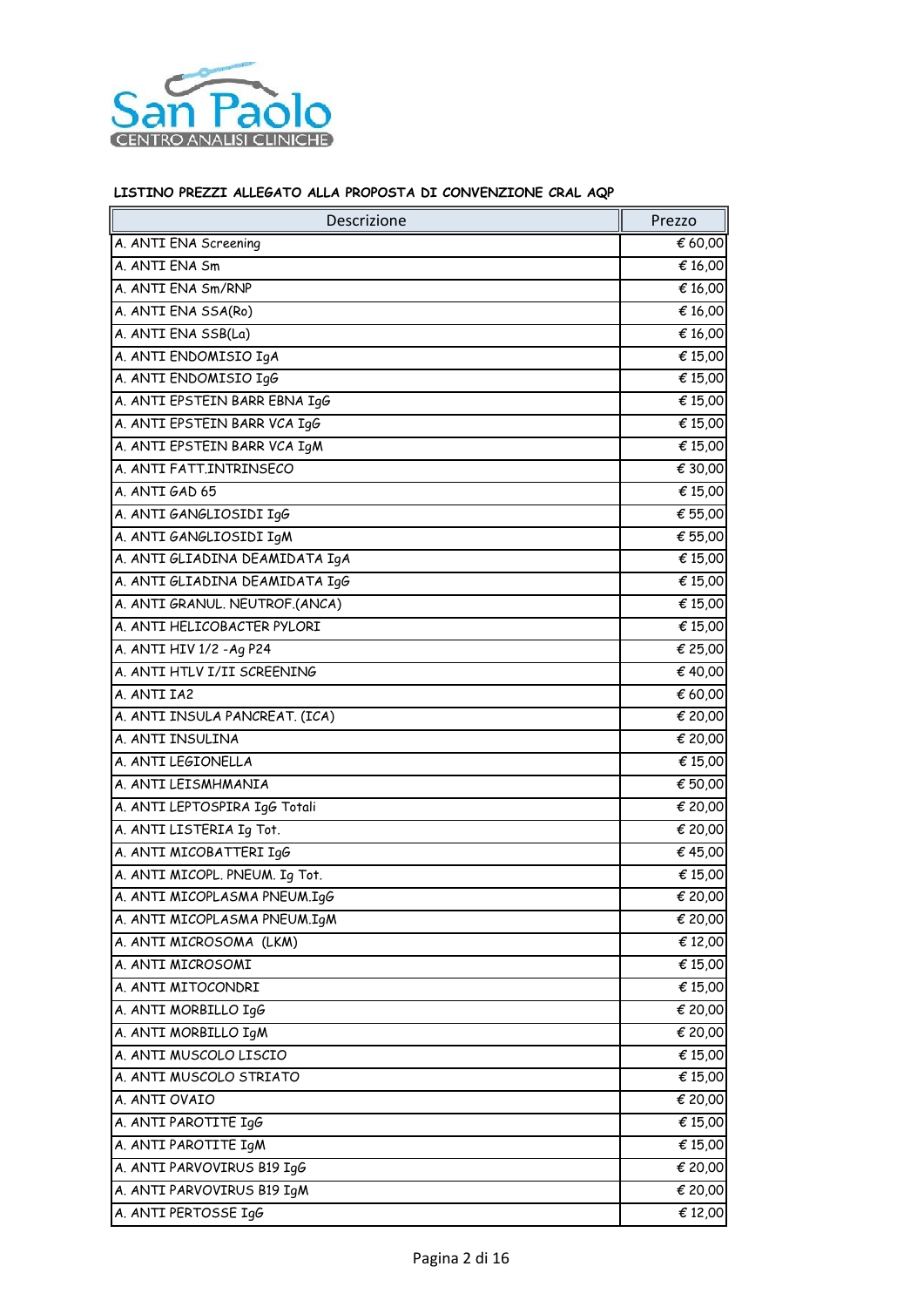

| Descrizione                    | Prezzo   |
|--------------------------------|----------|
| A. ANTI PERTOSSE IgM           | € 12,00  |
| A. ANTI PIASTRINE              | € 100,00 |
| A. ANTI PROTEINASI 3 (PRE3)    | € 25,00  |
| A. ANTI RECETT. ACETIILCOLINA  | € 50,00  |
| A. ANTI RETICOLINA             | € 30,00  |
| A. ANTI ROSOLIA IgG            | € 12,00  |
| A. ANTI ROSOLIA IgM            | € 12,00  |
| A. ANTI SACCHAROMICES (ASCA)   | € 30,00  |
| A. ANTI SHIGELLA               | € 40,00  |
| A. ANTI STREPTOCHINASI         | € 40,00  |
| A. ANTI SURRENE                | € 20,00  |
| A. ANTI TETANO                 | € 30,00  |
| A. ANTI TIREOGLOBULINA         | € 15,00  |
| A. ANTI TOXOPLASMA IgG         | € 12,00  |
| A. ANTI TOXOPLASMA IgM         | € 12,00  |
| A. ANTI TPO                    | € 15,00  |
| A. ANTI TRANSGLUTAMINASI IgA   | € 20,00  |
| A. ANTI TRANSGLUTAMINASI IgG   | € 20,00  |
| A. ANTI VARICELLA ZOSTER IgG   | € 20,00  |
| A. ANTI VARICELLA ZOSTER IgM   | € 20,00  |
| A.C.E.-ANGIOTENSIN CONV.ENZYME | € 15,00  |
| A.C.T.H.                       | € 20,00  |
| A.L.A. DEIDRASI ERITROCITARIA  | € 20,00  |
| A.N.A. NUCLEO SCREEN           | € 15,00  |
| Abs ECHOVIRUS NEUROTROPI       | € 20,00  |
| Abs ECHOVIRUS PNEUMOTROPI      | € 20,00  |
| AC. 5 OH INDOLOACETICO URIN.   | € 25,00  |
| AC. FENILGLIOSSILICO URINARIO  | € 15,00  |
| AC. FOLICO                     | € 15,00  |
| AC. FORMICO URINARIO           | € 15,00  |
| AC. GLUTAMMICO PLASMATICO      | € 100,00 |
| AC. IPPURICO URINARIO          | € 15,00  |
| AC. IPPURICO-METILIPP. F.T.    | € 20,00  |
| AC. IPPURICO-METILIPP. I.T.    | € 20,00  |
| AC. MANDELICO URINARIO         | € 25,00  |
| AC. METILIPPURICO URINARIO     | € 15,00  |
| AC. OMOVANILLICO URINARIO      | € 18,00  |
| AC. OSSALICO SIERICO           | € 15,00  |
| AC. TRANSMUCONICO URINARIO F.T | € 30,00  |
| AC. TRANSMUCONICO URINARIO I.T | € 30,00  |
| AC. TRICLORACETICO URINARIO    | € 15,00  |
| AC. VALPROICO                  | € 15,00  |
| AC. VALPROICO (Depakin) 2 DOS. | € 30,00  |
| AC. VANILMANDELICO URINARIO    | € 25,00  |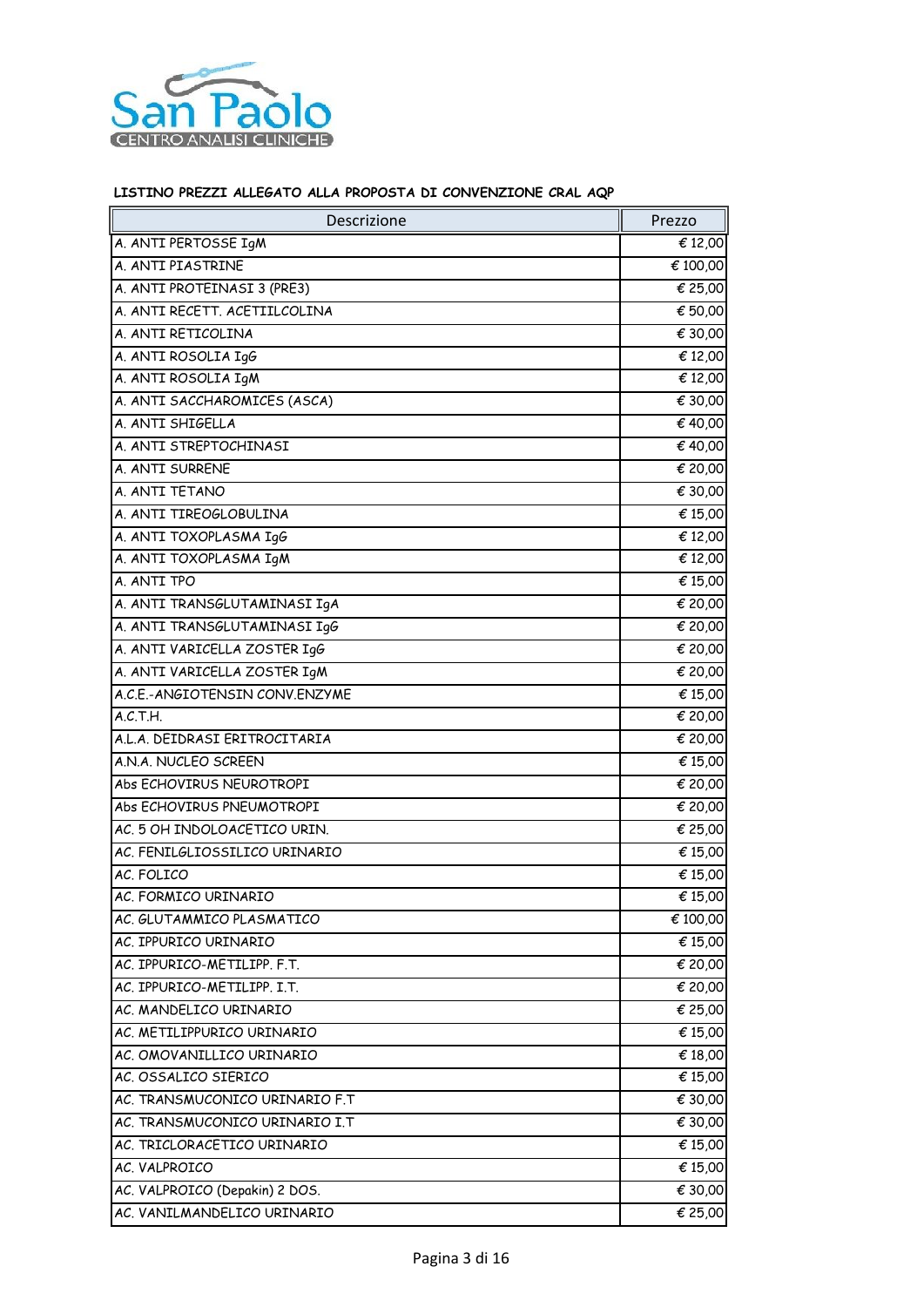

| Descrizione                   | Prezzo  |
|-------------------------------|---------|
| ACETONE urinario fine turno   | € 15,00 |
| ACETONE urinario inizio turno | € 17,00 |
| ACIDI BILIARI                 | € 15,00 |
| ACIDI GRASSI A CATENA LUNGA   | € 80,00 |
| <b>ACR URINE</b>              | € 15,00 |
| ADH ORMONE ANTIDIUR. SIERICO  | € 25,00 |
| ADIPONECTINA                  | €70,00  |
| ADRENALINA                    | € 30,00 |
| ALA URINARIO                  | € 18,00 |
| ALBUMINEMIA                   | € 3,00  |
| ALDOLASI                      | € 5,00  |
| ALDOSTERONE in clinostatismo  | € 20,00 |
| ALDOSTERONE in ortostatismo   | € 20,00 |
| ALDOSTERONE URINARIO          | € 15,00 |
| ALFA - FETO PROTEINA          | € 15,00 |
| ALFA 1 ANTITRIPSINA           | € 10,00 |
| ALFA 1 GLICOPROTEINA ACIDA    | € 15,00 |
| ALFA 1 MICROGLOBULINA         | € 15,00 |
| ALFA 2 MACROGLOBULINA         | € 10,00 |
| ALLUMINIO                     | € 20,00 |
| ALLUMINURIA                   | € 15,00 |
| AMH - ORMONE ANTI MULLERIANO  | € 80,00 |
| AMILASI                       | € 3,00  |
| AMILASI ISOENZIMI             | € 50,00 |
| AMILASI PANCREATICA           | € 10,00 |
| AMILASURIA                    | € 3,00  |
| AMILASURIA 24 H               | € 3,00  |
| AMMONIEMIA                    | € 10,00 |
| AMOXICILLINA                  | € 15,00 |
| ANALISI DELL'EMOGLOBINA       | € 20,00 |
| ANDROSTENEDIOLO GLUCORONIDE   | € 15,00 |
| ANGIOTENSINA II               | €75,00  |
| ANISAKIS IgG                  | € 50,00 |
| ANNEXINA V IgG                | € 50,00 |
| <b>ANTI HAV IgM</b>           | € 13,00 |
| <b>ANTI HAV totali</b>        | € 13,00 |
| ANTI HBc IgM                  | € 13,00 |
| ANTI HBc totali               | € 13,00 |
| <b>ANTI HBeAg</b>             | € 13,00 |
| ANTI HBsAg                    | € 13,00 |
| <b>ANTI HCV</b>               | € 13,00 |
| ANTI RECETTORI DEL TSH        | € 25,00 |
| ANTIBIOGRAMMA (MIC)           | € 15,00 |
| ANTIBIOGRAMMA SPERMIOCOLTURA  | € 15,00 |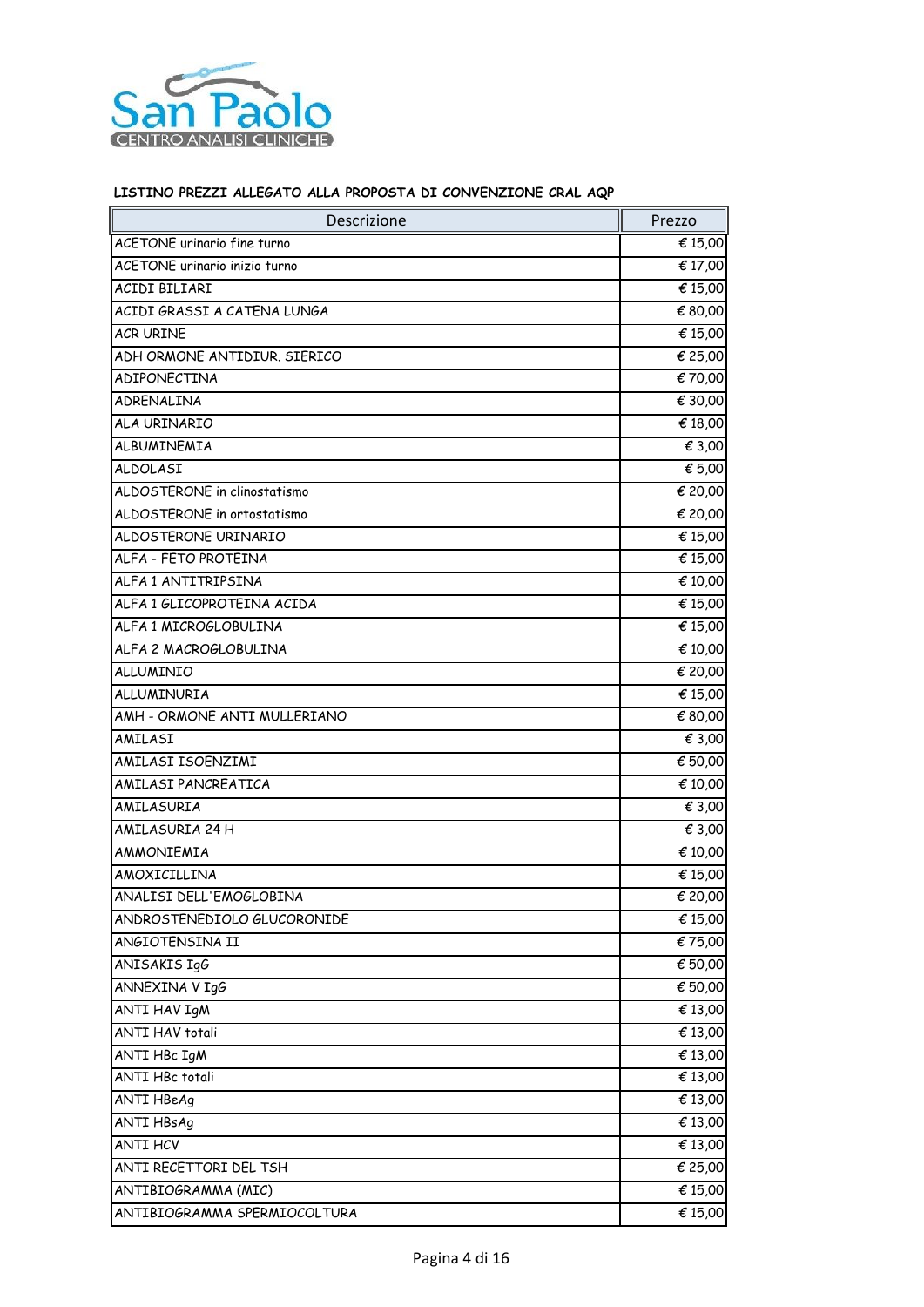

| Descrizione                    | Prezzo  |
|--------------------------------|---------|
| ANTIBIOGRAMMA TAMPONE FARINGEO | € 15,00 |
| ANTIBIOGRAMMA TAMPONE VAG      | € 15,00 |
| ANTIC. ANTI MIELOPEROSSIDASI   | € 25,00 |
| ANTIC.TREPONEMA PALLIDIUM IgG  | € 15,00 |
| ANTIC.TREPONEMA PALLIDIUM IgM  | € 15,00 |
| ANTICORPI ANTISPERMATOZOI      | € 35,00 |
| ANTIG. H.PYLORI NELLE FECI     | € 30,00 |
| ANTIG. STREPTOCOCCO PNEUMONIE  | € 60,00 |
| ANTITROMBINA III               | € 5,00  |
| APC-R                          | € 15,00 |
| APOLIPOPROTEINA A1             | € 10,00 |
| APOLIPOPROTEINA B              | € 15,00 |
| <b>APTOGLOBINA</b>             | € 10,00 |
| ARSENICO URINARIO              | € 15,00 |
| ASCARIS Abs                    | € 30,00 |
| <b>AZOTEMIA</b>                | € 3,00  |
| AZOTURIA (mg/dl)               | € 2,50  |
| AZOTURIA 12/h                  | € 2,50  |
| AZOTURIA 24h                   | € 2,50  |
| BARBITURICI SIERICI            | € 20,00 |
| BARBITURICI URINARI(Screening) | € 15,00 |
| BENZODIAZEPINE(Screening)      | € 15,00 |
| BETA 2 MICROGLOBULINA          | € 15,00 |
| BETA 2 MICROGLOBULINA (ur 24h) | € 15,00 |
| BETA 2 MICROGLOBULINA ur.matt  | € 15,00 |
| Beta Latto-globulina           | € 15,00 |
| BETA-HCG                       | € 20,00 |
| BICARBONATI EMATICI            | € 10,00 |
| BILIRUBINA DOPO DIGIUNO        | € 3,00  |
| BILIRUBINA FRAZIONATA          | € 3,00  |
| <b>BILIRUBINA TOTALE</b>       | € 3,00  |
| BORRELIA BURGDORFERI           | € 70,00 |
| BP180 Abs                      | € 35,00 |
| BP230 Abs                      | € 35,00 |
| BREATH TEST AL FRUTTOSIO       | € 55,00 |
| BREATH TEST AL GLUCOSIO        | € 55,00 |
| BREATH TEST AL LATTOSIO        | € 55,00 |
| BREATH TEST AL LATTULOSIO      | € 55,00 |
| BREATH TEST AL SORBITOLO       | € 55,00 |
| BTA(Antig. tumorale vescicale) | € 50,00 |
| C PEPTIDE                      | € 20,00 |
| C PEPTIDE URINARIO             | € 17,00 |
| C.P.K.                         | € 2,50  |
| C.P.K. M.B                     | € 10,00 |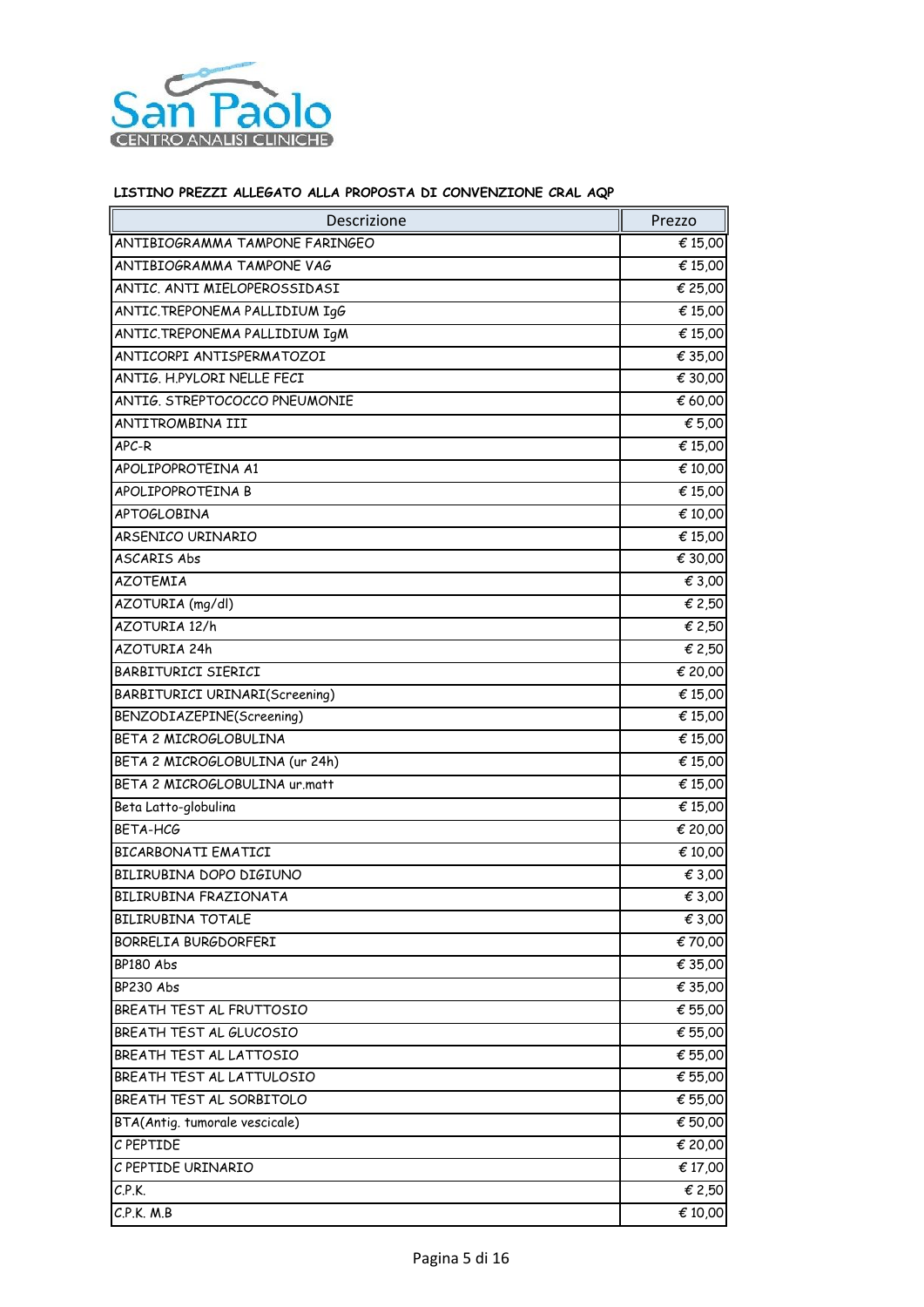

| Descrizione                    | Prezzo                      |
|--------------------------------|-----------------------------|
| C1 ESTERASI QUAL. E FUNZIONALE | € 30,00                     |
| <b>C1 INATTIVATORE</b>         | € 12,00                     |
| C1q                            | € 12,00                     |
| C <sub>3</sub>                 | € 7,00                      |
| C3 PROATTIVATORE               | € 12,00                     |
| C <sub>4</sub>                 | € 7,00                      |
| CA 125                         | € 18,00                     |
| CA 15-3                        | € 18,00                     |
| CA 19-9                        | € 18,00                     |
| CA 50                          | € 25,00                     |
| CA 72-4                        | € 25,00                     |
| CALCIO                         | € 3,00                      |
| CALCIO IONIZZATO               | € 10,00                     |
| CALCITONINA                    | € 20,00                     |
| CALCIURIA (mg/dl)              | € 3,00                      |
| CALCIURIA 24h                  | € 2,50                      |
| CALPROTECTINA (DOSAGGIO)       | $\overline{\epsilon}$ 50,00 |
| CAMPYLOBACTER ESAME COLTURALE  | € 10,00                     |
| CANDIDA ALBICANS IgG           | € 20,00                     |
| CANDIDA ALBICANS IgM           | € 20,00                     |
| CARBAMAZEPINA                  | € 15,00                     |
| CARBOSSIEMOGLOBINA             | € 15,00                     |
| CARC.CELLULE SQUAMOSE (S.C.C.) | € 60,00                     |
| CARIOTIPO SU SANGUE PERIFERICO | € 120,00                    |
| CATECOLAMINE FRAZ.PLASMATICHE  | € 30,00                     |
| CATECOLAMINE FRAZIONATE URIN.  | € 30,00                     |
| CD57                           | € 50,00                     |
| CDT - TRANSFERRINA             | € 25,00                     |
| CEA-ANTIG.CARCINO-EMBRIONALE   | € 14,00                     |
| Cefalosporine                  | € 12,00                     |
| CERULOPLASMINA                 | € 10,00                     |
| CH 50                          | € 30,00                     |
| CHIMOTRIPSINA FECALE           | € 30,00                     |
| CICLOESANOLO URINARIO          | € 20,00                     |
| CICLOSPORINA                   | € 20,00                     |
| CITOMEGALOVIRUS DNA            | € 70,00                     |
| CITOMEGALOVIRUS IgG AVIDITA'   | € 30,00                     |
| CITRATURIA                     | € 15,00                     |
| CITRATURIA 24h                 | € 15,00                     |
| CK MB MASSA                    | € 30,00                     |
| CLEARANCE CREATININA           | € 3,00                      |
| CLEARANCE CREATININA 12/h      | € 3,00                      |
| CLEARANCE DELL'UREA            | € 8,00                      |
| CLORO                          | € 3,00                      |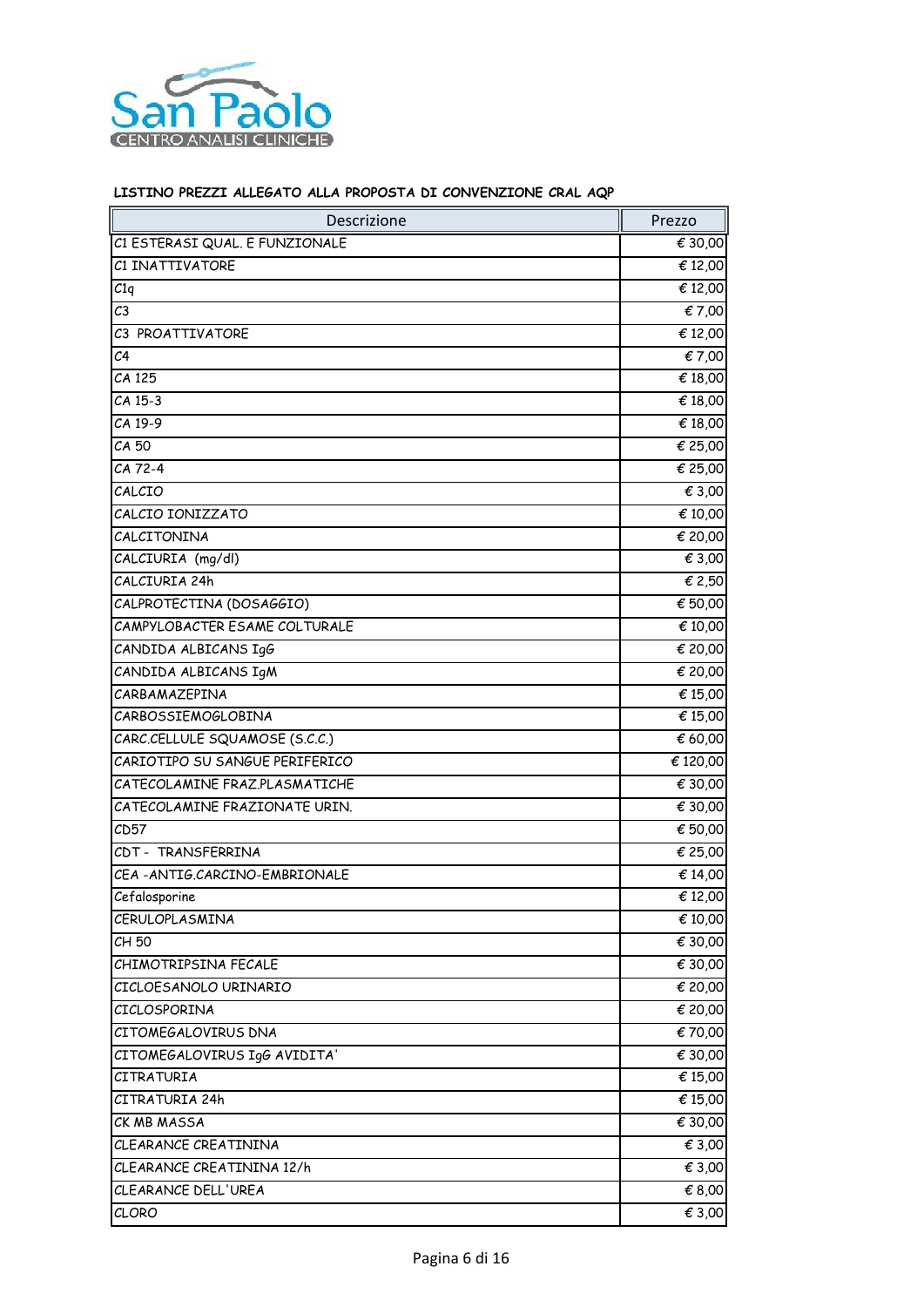

| Descrizione                    | Prezzo  |
|--------------------------------|---------|
| CLORURIA (mg/dl)               | € 3,00  |
| CLORURIA 24h                   | € 3,00  |
| CLOSTRIDIUM DIFF. TOSSINA A    | € 30,00 |
| CLOSTRIDIUM DIFF.TOSSINA B     | € 30,00 |
| CLOSTRIDIUM DIFFICILE          | € 20,00 |
| COBALTO PLASMATICO             | € 20,00 |
| COBALTO URINARIO               | € 20,00 |
| COLESTEROLO HDL                | € 3,00  |
| COLESTEROLO LDL                | € 5,00  |
| COLESTEROLO TOTALE             | € 3,00  |
| COLINESTERASI                  | € 2,50  |
| COLINESTERASI ERITROCITARIA    | € 15,00 |
| COLON PANEL                    | € 60,00 |
| COMPLEMENTO C2                 | € 20,00 |
| COMPLEMENTO C3-C4              | € 14,00 |
| CONTA DI ADDIS                 | € 10,00 |
| CONTA PIASTRINE SU 3 ANTICOAG. | € 4,00  |
| <b>COPROCOLTURA</b>            | € 25,00 |
| COPROPORFIRINE URINARIA        | € 15,00 |
| CORTISOLO                      | € 15,00 |
| CORTISOLO URINARIO 24h         | € 15,00 |
| COXACHIE VIRUS AbS IgG         | € 40,00 |
| COXACHIE VIRUS Abs IgM         | € 40,00 |
| COXACKIE B Abs Ig totali       | € 25,00 |
| COXACKIE B TOTALI abs IgM      | € 55,00 |
| COXIELLA BURN.(FEBBREQ)IgG     | € 25,00 |
| COXIELLA BURN.(FEBBREQ)IgM     | € 25,00 |
| CREATININEMIA                  | € 3,00  |
| CREATININURIA (mg/dl)          | € 3,00  |
| CREATININURIA 24h              | € 3,00  |
| CRIPTOSPORIDIUM Ag ric.diretta | € 30,00 |
| CROMO SIERICO                  | € 15,00 |
| CROMO URINARIO (F.T.)          | € 15,00 |
| CROMO URINARIO (I.T.)          | € 15,00 |
| CROMOGRANINA A                 | €75,00  |
| CTX SIERICO                    | € 50,00 |
| CUPREMIA                       | € 10,00 |
| <b>CYFRA 21.1</b>              | € 25,00 |
| <b>D DIMERO</b>                | € 15,00 |
| DEIDROTESTOSTERONE             | € 25,00 |
| DELTA 4 ANDROSTENEDIONE        | € 16,00 |
| DETERM. DROGHE SU URINE        | €45,00  |
| DHEA                           | € 15,00 |
| DHEA-S                         | € 16,00 |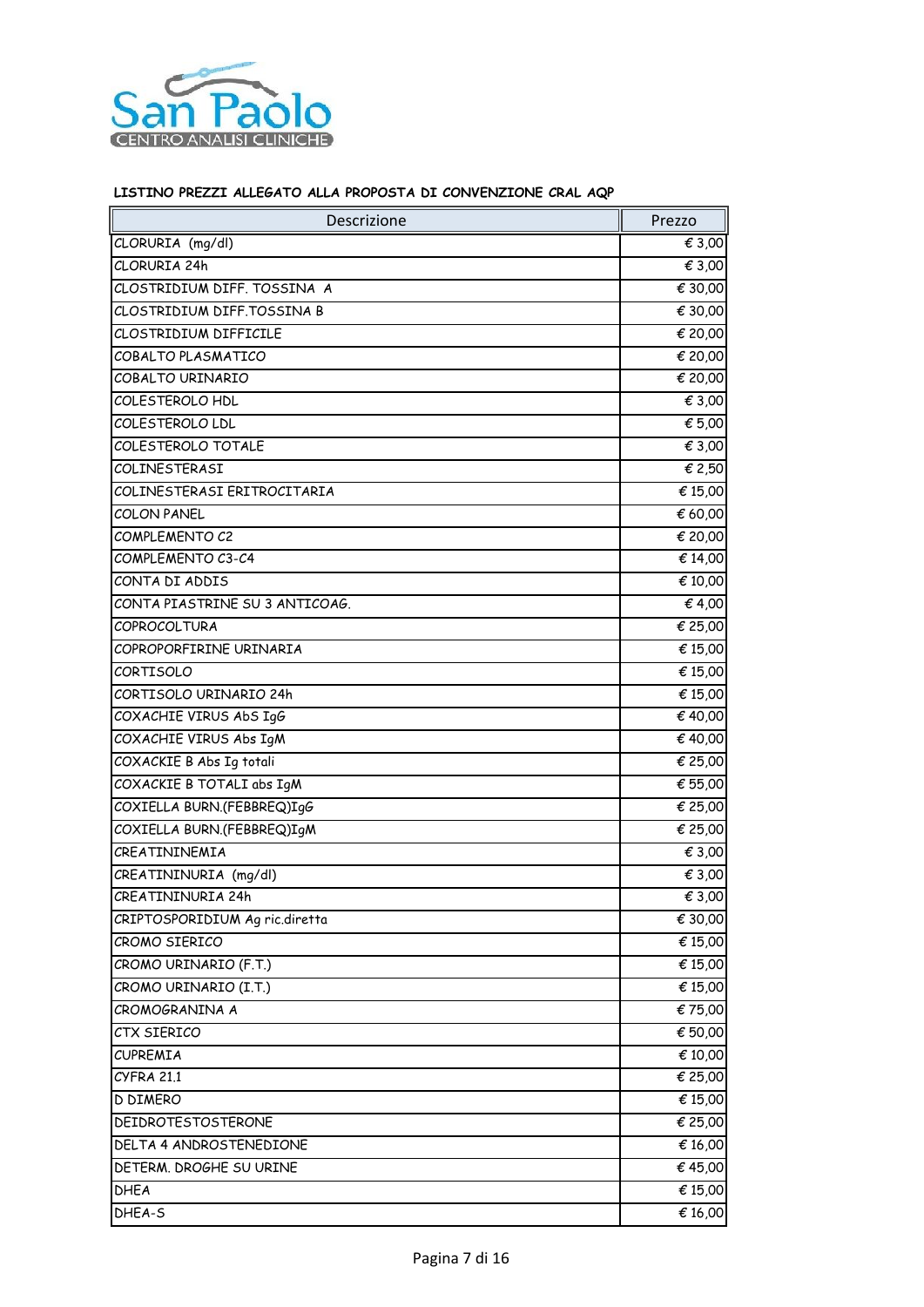

| Descrizione                    | Prezzo   |
|--------------------------------|----------|
| DIAGNOSI MOLEC.BETA TALASSEMIA | € 130,00 |
| <b>DIGOSSINA</b>               | € 15,00  |
| <b>DINTOINA</b>                | € 15,00  |
| DISBIOSI TEST                  | € 50,00  |
| DNA - CITOMEGALOVIRUS QUANTIT. | € 50,00  |
| DNA - EPSTEIN BARR VIRUS       | € 50,00  |
| DNA - FATTORE V DI LEIDEN      | € 150,00 |
| DNA - Virus Epatite B          | € 130,00 |
| DOS.ANTIGENE CA MAMM. (M.C.A.) | € 15,00  |
| DOS.CATENE KAPPA LAMBDA SIER.  | € 20,00  |
| DOS.CATENE KAPPA/LAMBDA URIN.  | € 20,00  |
| d-ROMs Test - Radicali liberi  | € 25,00  |
| <b>DUO-SCREEN</b>              | € 60,00  |
| ECHINOCOCCO Abs SCREENING      | € 70,00  |
| ECHINOCOCCO IgG                | € 20,00  |
| ELASTASI 1 PANCREATICA(FECI)   | € 50,00  |
| ELETTROFORESI PROT. URINARIE   | € 10,00  |
| ELETTROFORESI SIEROPROTEICA    | € 9,00   |
| <b>EMOCROMO</b>                | € 5,00   |
| EMOGLOBINA GLICATA             | € 10,50  |
| <b>ENOLASE</b>                 | € 25,00  |
| ENTEROVIRUS ABS (POLIOVIRUS)   | € 70,00  |
| EPSTEIN BARR VCA IgG           | € 15,00  |
| EPSTEIN BARR VCA IgM           | € 15,00  |
| ERITROPOIETINA                 | € 21,00  |
| ES.CHIMICO DEL CALCOLO RENALE  | € 15,00  |
| ES.CITOL. ASBESTO E SIDEROCITI | € 30,00  |
| ES.CITOLOGICO URINARIO         | € 15,00  |
| ES.MICOLOGICO A FRESCO         | € 10,00  |
| ES.PARASSITOLOGICO NELLE FECI  | € 25,00  |
| ESAME COLTURALE SALIVARE       | € 20,00  |
| <b>ESAME URINE</b>             | € 5,00   |
| ESPETTORATO - RICERCA BK       | € 25,00  |
| ESPETTORATO ES. COLTURALE      | € 20,00  |
| ESPETTORATO RIC MICR.          | € 20,00  |
| <b>ESTRIOLO</b>                | € 18,00  |
| ESTRIOLO NON CONIUGATO         | € 20,00  |
| ESTRIOLO TOTALE                | € 18,00  |
| <b>ESTRONE</b>                 | € 18,00  |
| <b>ETOSUCCIMIDE (Zarontin)</b> | € 15,00  |
| FSH                            | € 13,00  |
| FT3                            | € 13,00  |
| F T4                           | € 13,00  |
| F.D.P. EMATICI                 | € 15,00  |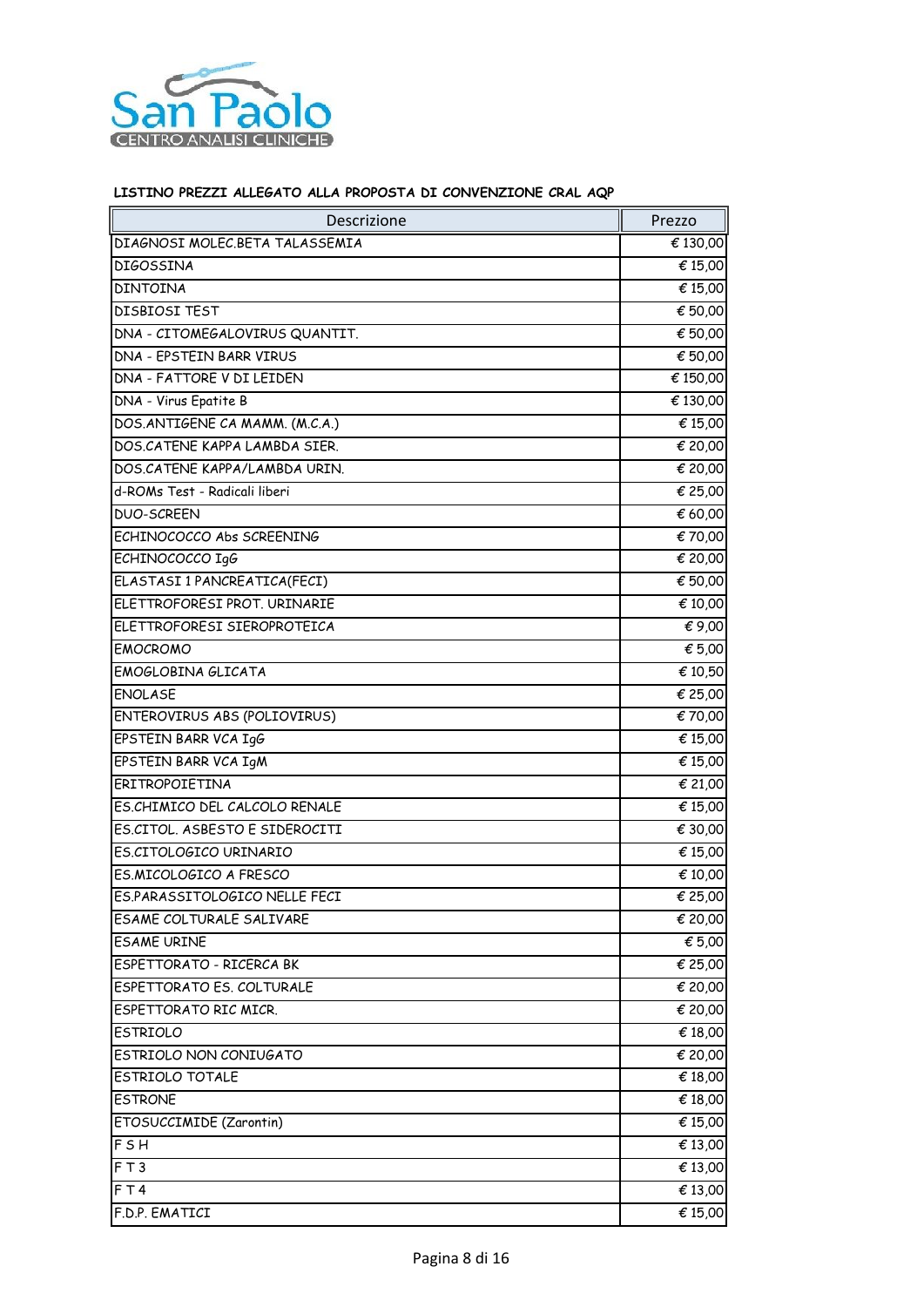

| Descrizione                    | Prezzo   |
|--------------------------------|----------|
| <b>FATTORE II</b>              | € 20,00  |
| FATTORE INTRINSECO Abs         | € 30,00  |
| FATTORE IX (AntiEmofilico B)   | € 25,00  |
| FATTORE V (proaccelerina)      | € 20,00  |
| FATTORE V MUTAZ. H1299R        | € 60,00  |
| FATTORE VII (PROCONVERTINA)    | € 20,00  |
| <b>FATTORE VIIIc</b>           | € 30,00  |
| <b>FATTORE X</b>               | € 30,00  |
| FECI ESAME CHIMICO FISICO      | € 10,00  |
| FENOLI URINARI                 | € 20,00  |
| FERRITINA                      | € 14,00  |
| <b>FIBRINOGENO</b>             | € 3,00   |
| FK 506 (TACROLIMUS)            | € 50,00  |
| FLUORO URINARIO                | € 20,00  |
| FOSFATASI ACIDA TOTALE         | € 10,00  |
| FOSFATASI ALC. OSSEA SPECIFICA | € 30,00  |
| FOSFATASI ALC.TERMORESISTENTE  | € 5,00   |
| FOSFATASI ALCALINA             | € 3,00   |
| FOSFATASI PROSTATICA           | € 5,00   |
| FOSFATURIA (mg/dl)             | € 0,50   |
| FOSFATURIA 24h                 | € 2,50   |
| FOSFOESOISOMERASI              | € 50,00  |
| FOSFOLIPIDI                    | € 10,00  |
| <b>FOSFORO</b>                 | € 3,00   |
| <b>FRUTTOSAMINA</b>            | € 5,00   |
| G6PDH ERITROCITARIA            | € 12,00  |
| GAMMA G.T.                     | € 3,00   |
| GASTRINA                       | € 20,00  |
| <b>GASTROPANEL</b>             | € 110,00 |
| GENE APO E (GENOTIPIZZAZIONE)  | € 60,00  |
| GENE FIBRI-B (FIBR. BETA)      | € 60,00  |
| GENE PAI 1 RIC.MUTAZ. 4G/5G    | € 60,00  |
| GIARDIA AG RICERCA DIRETTA     | € 20,00  |
| GLICEMIA                       | € 3,00   |
| <b>GLICOSURIA</b>              | € 3,00   |
| GLICOSURIA 24h                 | € 3,00   |
| <b>GLUCAGONE</b>               | € 20,00  |
| GLUTATIONE PEROSSIDASI         | € 50,00  |
| <b>GLUTATIONE RIDOTTO</b>      | € 50,00  |
| <b>GLUTATIONE TOTALE</b>       | € 50,00  |
| <b>GRAVINDEX</b>               | € 15,00  |
| GRUPPO SANGUIGNO E FATTORE Rh  | € 15,00  |
| HAEMOPHILUS INFLUENZAE B       | € 25,00  |
| HARMONY TEST                   | € 650,00 |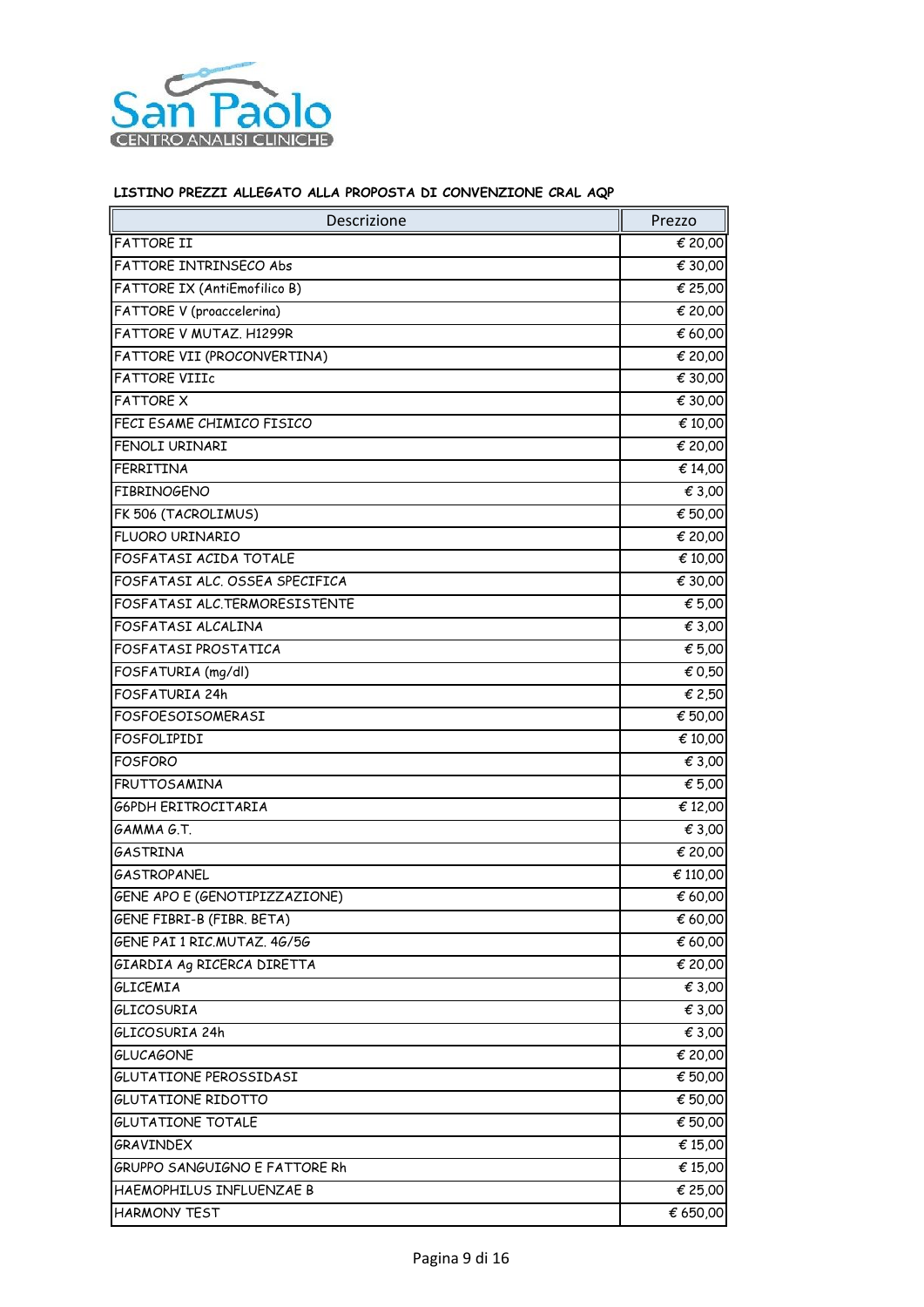

| Descrizione                    | Prezzo   |
|--------------------------------|----------|
| HBeAg                          | € 13,00  |
| HBsAg                          | € 13,00  |
| HBsAg - Test di conferma       | € 20,00  |
| HBV DNA RICERCA QUANTITATIVA   | € 100,00 |
| HCV (Saggio di conferma)       | € 100,00 |
| HCV RNA QUALITATIVO            | € 130,00 |
| HCV RNA QUANTITATIVO           | € 100,00 |
| HE4 - Ovarian Cancer Marker    | € 90,00  |
| Helicobacter Pylori - Ric. IgG | € 15,00  |
| HERPES SIMPLEX 6 DNA           | €70,00   |
| HERPES VIRUS 1-2 IgM           | € 15,00  |
| HERPES VIRUS 1 IgG             | € 15,00  |
| HERPES VIRUS 1/2               | € 18,00  |
| HERPES VIRUS 2 IgG             | € 15,00  |
| HIV 1 QUALITATIVO - DNA        | € 110,00 |
| <b>HLA B27</b>                 | € 50,00  |
| HLA DI CASSE I-II              | € 300,00 |
| HLA DI CLASSE II DRB1          | € 130,00 |
| HLA DI CLASSE IA-IB-IC         | € 200,00 |
| HLA DQ2 E DQ8 MORBO CELIACO    | € 90,00  |
| HOMA-IR                        | € 20,00  |
| <b>HPV</b>                     | € 60,00  |
| IDROSSIPIRENE URINARIO F.T.    | € 30,00  |
| IDROSSIPIRENE URINARIO I.T.    | € 30,00  |
| IDROSSIPROLINURIA              | € 20,00  |
| <b>IgA</b>                     | € 8,00   |
| IgA SALIVARE                   | € 30,00  |
| IgA URINARIE                   | € 18,00  |
| <b>IgD</b>                     | € 20,00  |
| IgE SPECIFICHE                 | € 10,00  |
| <b>IgE TOTALI</b>              | € 15,00  |
| IgG                            | € 8,00   |
| IgG SOTTOCLASSI 1-4            | € 80,00  |
| IgG URINARIE                   | € 18,00  |
| <b>IgM</b>                     | € 8,00   |
| <b>IgM URINARIE</b>            | € 18,00  |
| IL-1 BETA                      | € 120,00 |
| IMMUNOCOMPLESSI CIRCOLANTI     | € 15,00  |
| IMMUNOFISSAZIONE SIERICA       | € 30,00  |
| IMMUNOFISSAZIONE URINARIA      | € 30,00  |
| IMMUNOGLOBULINE SERICHE        | € 17,50  |
| INIBINA B                      | € 70,00  |
| INSULINEMIA                    | € 15,00  |
| INTERFERONE GAMMA              | € 60,00  |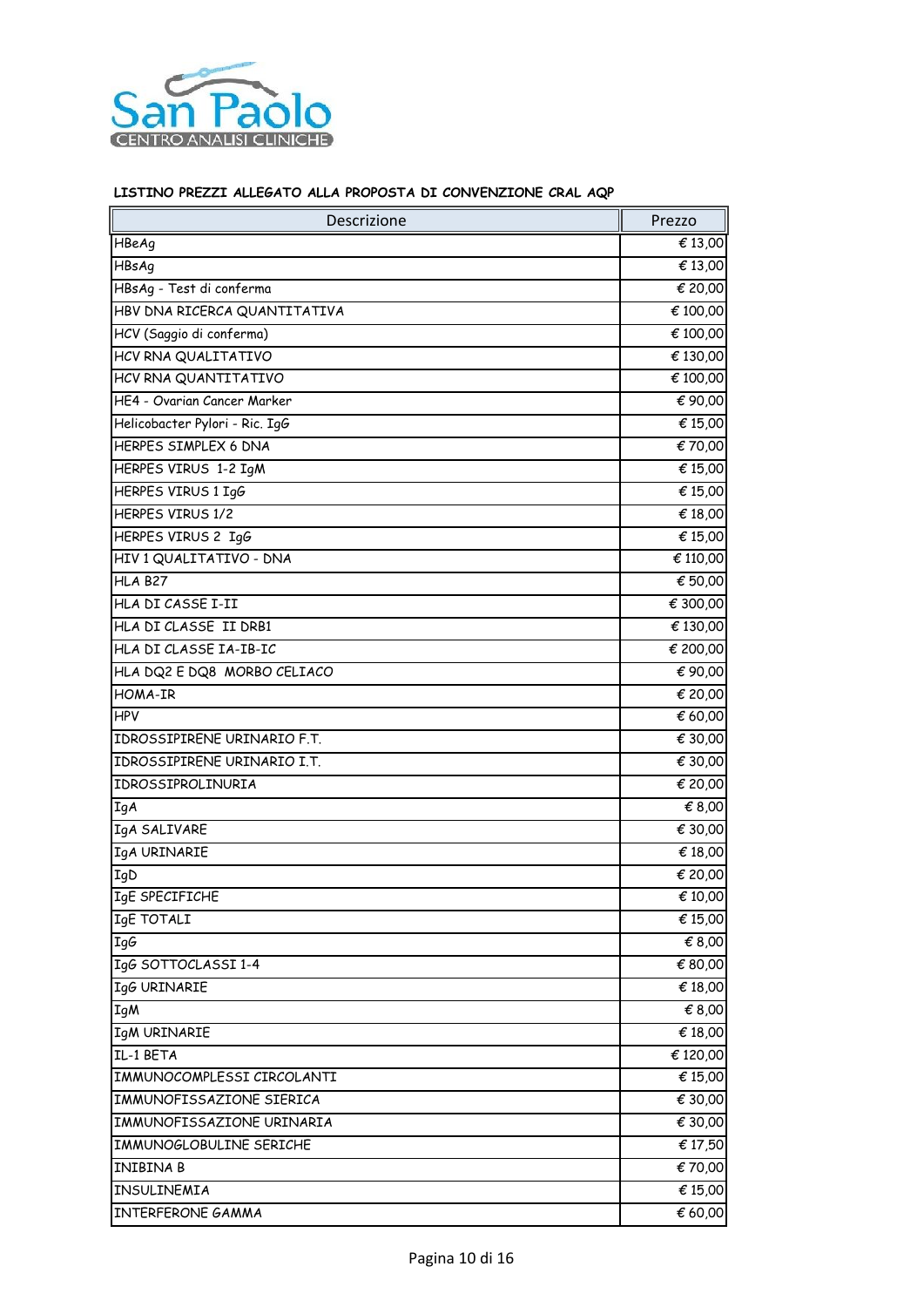

| € 15,00<br>€ 40,00<br>€ 40,00<br>€ 12,00<br>€ 50,00<br>€ 25,00<br>€ 30,00<br>€ 13,00<br>€ 10,00<br>€ 3,00<br>€ 20,00<br>LAP<br>€ 60,00<br>€ 10,00<br>€ 40,00<br>€ 30,00<br>€ 50,00<br>€ 55,00<br>Linfociti B (CD19+)<br>€ 25,00<br>Linfociti totali<br>$\overline{\epsilon}$ 25,00<br>€ 3,50<br>LIPASI<br>LIPOPROTEINA (A)<br>€ 15,00<br>LITIO<br>€ 10,00<br><b>MAGNESIO</b><br>€ 3,00<br>MAGNESIURIA 24h<br>€ 3,00<br>MAGNESURIA (mg/dl)<br>€ 3,00<br>MALARIA IgG<br>€ 30,00<br><b>MANGANESE</b><br>€ 18,00<br><b>MERCURIO</b><br>€ 14,00<br>MERCURIO URINARIO<br>€ 15,00<br>€ 15,00<br>METABOLITI DELLA COCAINA<br><b>METADONE</b><br>€ 15,00<br>€ 15,00<br><b>METAEMOGLOBINA</b><br>METANEFRINE urine 24h<br>€ 25,00<br>€ 20,00<br>€ 20,00<br>€ 10,00<br>€ 10,00<br>€ 80,00<br>€ 15,00<br>€ 15,00<br>€ 20,00<br>€ 10,00<br>€ 10,00<br>€ 140,00 | Descrizione                    | Prezzo |
|---------------------------------------------------------------------------------------------------------------------------------------------------------------------------------------------------------------------------------------------------------------------------------------------------------------------------------------------------------------------------------------------------------------------------------------------------------------------------------------------------------------------------------------------------------------------------------------------------------------------------------------------------------------------------------------------------------------------------------------------------------------------------------------------------------------------------------------------------|--------------------------------|--------|
|                                                                                                                                                                                                                                                                                                                                                                                                                                                                                                                                                                                                                                                                                                                                                                                                                                                   | <b>INTERLUKIN 6 (IL6)</b>      |        |
|                                                                                                                                                                                                                                                                                                                                                                                                                                                                                                                                                                                                                                                                                                                                                                                                                                                   | IODIO SIERICO                  |        |
|                                                                                                                                                                                                                                                                                                                                                                                                                                                                                                                                                                                                                                                                                                                                                                                                                                                   | IODIO URINARIO                 |        |
|                                                                                                                                                                                                                                                                                                                                                                                                                                                                                                                                                                                                                                                                                                                                                                                                                                                   | Isocianati HDI                 |        |
|                                                                                                                                                                                                                                                                                                                                                                                                                                                                                                                                                                                                                                                                                                                                                                                                                                                   | ISOENZIMI CK                   |        |
|                                                                                                                                                                                                                                                                                                                                                                                                                                                                                                                                                                                                                                                                                                                                                                                                                                                   | ISOENZIMI DELLA FOSF.ALCALINA  |        |
|                                                                                                                                                                                                                                                                                                                                                                                                                                                                                                                                                                                                                                                                                                                                                                                                                                                   | ISOENZIMI L.D.H.               |        |
|                                                                                                                                                                                                                                                                                                                                                                                                                                                                                                                                                                                                                                                                                                                                                                                                                                                   | $L\overline{H}$                |        |
|                                                                                                                                                                                                                                                                                                                                                                                                                                                                                                                                                                                                                                                                                                                                                                                                                                                   | L.A.C. - Lupus Anticoagulant   |        |
|                                                                                                                                                                                                                                                                                                                                                                                                                                                                                                                                                                                                                                                                                                                                                                                                                                                   | L.D.H.                         |        |
|                                                                                                                                                                                                                                                                                                                                                                                                                                                                                                                                                                                                                                                                                                                                                                                                                                                   | LAMOTRIGINA                    |        |
|                                                                                                                                                                                                                                                                                                                                                                                                                                                                                                                                                                                                                                                                                                                                                                                                                                                   |                                |        |
|                                                                                                                                                                                                                                                                                                                                                                                                                                                                                                                                                                                                                                                                                                                                                                                                                                                   | <b>LATTATO</b>                 |        |
|                                                                                                                                                                                                                                                                                                                                                                                                                                                                                                                                                                                                                                                                                                                                                                                                                                                   | LATTOFERRINA ABS               |        |
|                                                                                                                                                                                                                                                                                                                                                                                                                                                                                                                                                                                                                                                                                                                                                                                                                                                   | LEGIONELLA ANTIGENE SU URINE   |        |
|                                                                                                                                                                                                                                                                                                                                                                                                                                                                                                                                                                                                                                                                                                                                                                                                                                                   | LEISMHMANIOSI ABS              |        |
|                                                                                                                                                                                                                                                                                                                                                                                                                                                                                                                                                                                                                                                                                                                                                                                                                                                   | LEVETIRACETAM                  |        |
|                                                                                                                                                                                                                                                                                                                                                                                                                                                                                                                                                                                                                                                                                                                                                                                                                                                   |                                |        |
|                                                                                                                                                                                                                                                                                                                                                                                                                                                                                                                                                                                                                                                                                                                                                                                                                                                   |                                |        |
|                                                                                                                                                                                                                                                                                                                                                                                                                                                                                                                                                                                                                                                                                                                                                                                                                                                   |                                |        |
|                                                                                                                                                                                                                                                                                                                                                                                                                                                                                                                                                                                                                                                                                                                                                                                                                                                   |                                |        |
|                                                                                                                                                                                                                                                                                                                                                                                                                                                                                                                                                                                                                                                                                                                                                                                                                                                   |                                |        |
|                                                                                                                                                                                                                                                                                                                                                                                                                                                                                                                                                                                                                                                                                                                                                                                                                                                   |                                |        |
|                                                                                                                                                                                                                                                                                                                                                                                                                                                                                                                                                                                                                                                                                                                                                                                                                                                   |                                |        |
|                                                                                                                                                                                                                                                                                                                                                                                                                                                                                                                                                                                                                                                                                                                                                                                                                                                   |                                |        |
|                                                                                                                                                                                                                                                                                                                                                                                                                                                                                                                                                                                                                                                                                                                                                                                                                                                   |                                |        |
|                                                                                                                                                                                                                                                                                                                                                                                                                                                                                                                                                                                                                                                                                                                                                                                                                                                   |                                |        |
|                                                                                                                                                                                                                                                                                                                                                                                                                                                                                                                                                                                                                                                                                                                                                                                                                                                   |                                |        |
|                                                                                                                                                                                                                                                                                                                                                                                                                                                                                                                                                                                                                                                                                                                                                                                                                                                   |                                |        |
|                                                                                                                                                                                                                                                                                                                                                                                                                                                                                                                                                                                                                                                                                                                                                                                                                                                   |                                |        |
|                                                                                                                                                                                                                                                                                                                                                                                                                                                                                                                                                                                                                                                                                                                                                                                                                                                   |                                |        |
|                                                                                                                                                                                                                                                                                                                                                                                                                                                                                                                                                                                                                                                                                                                                                                                                                                                   |                                |        |
|                                                                                                                                                                                                                                                                                                                                                                                                                                                                                                                                                                                                                                                                                                                                                                                                                                                   |                                |        |
|                                                                                                                                                                                                                                                                                                                                                                                                                                                                                                                                                                                                                                                                                                                                                                                                                                                   | METILISOBUTILKETONE URIN. F.T. |        |
|                                                                                                                                                                                                                                                                                                                                                                                                                                                                                                                                                                                                                                                                                                                                                                                                                                                   | METILISOBUTILKETONE URIN. I.T. |        |
|                                                                                                                                                                                                                                                                                                                                                                                                                                                                                                                                                                                                                                                                                                                                                                                                                                                   | MICROALBUMINURIA               |        |
|                                                                                                                                                                                                                                                                                                                                                                                                                                                                                                                                                                                                                                                                                                                                                                                                                                                   | MICROALBUMINURIA DELLE 24h     |        |
|                                                                                                                                                                                                                                                                                                                                                                                                                                                                                                                                                                                                                                                                                                                                                                                                                                                   | MICRODELEZIONE CROMOSOMA Y     |        |
|                                                                                                                                                                                                                                                                                                                                                                                                                                                                                                                                                                                                                                                                                                                                                                                                                                                   | <b>MIOGLOBINA</b>              |        |
|                                                                                                                                                                                                                                                                                                                                                                                                                                                                                                                                                                                                                                                                                                                                                                                                                                                   | MIOGLOBINA URINARIA            |        |
|                                                                                                                                                                                                                                                                                                                                                                                                                                                                                                                                                                                                                                                                                                                                                                                                                                                   | MONOIDROSSICARBAMAZEPINA       |        |
|                                                                                                                                                                                                                                                                                                                                                                                                                                                                                                                                                                                                                                                                                                                                                                                                                                                   | MONOSPOT                       |        |
|                                                                                                                                                                                                                                                                                                                                                                                                                                                                                                                                                                                                                                                                                                                                                                                                                                                   | <b>MUCOPROTEINE</b>            |        |
|                                                                                                                                                                                                                                                                                                                                                                                                                                                                                                                                                                                                                                                                                                                                                                                                                                                   | MUTAZ. PROTROMBINA DNA Fatt.II |        |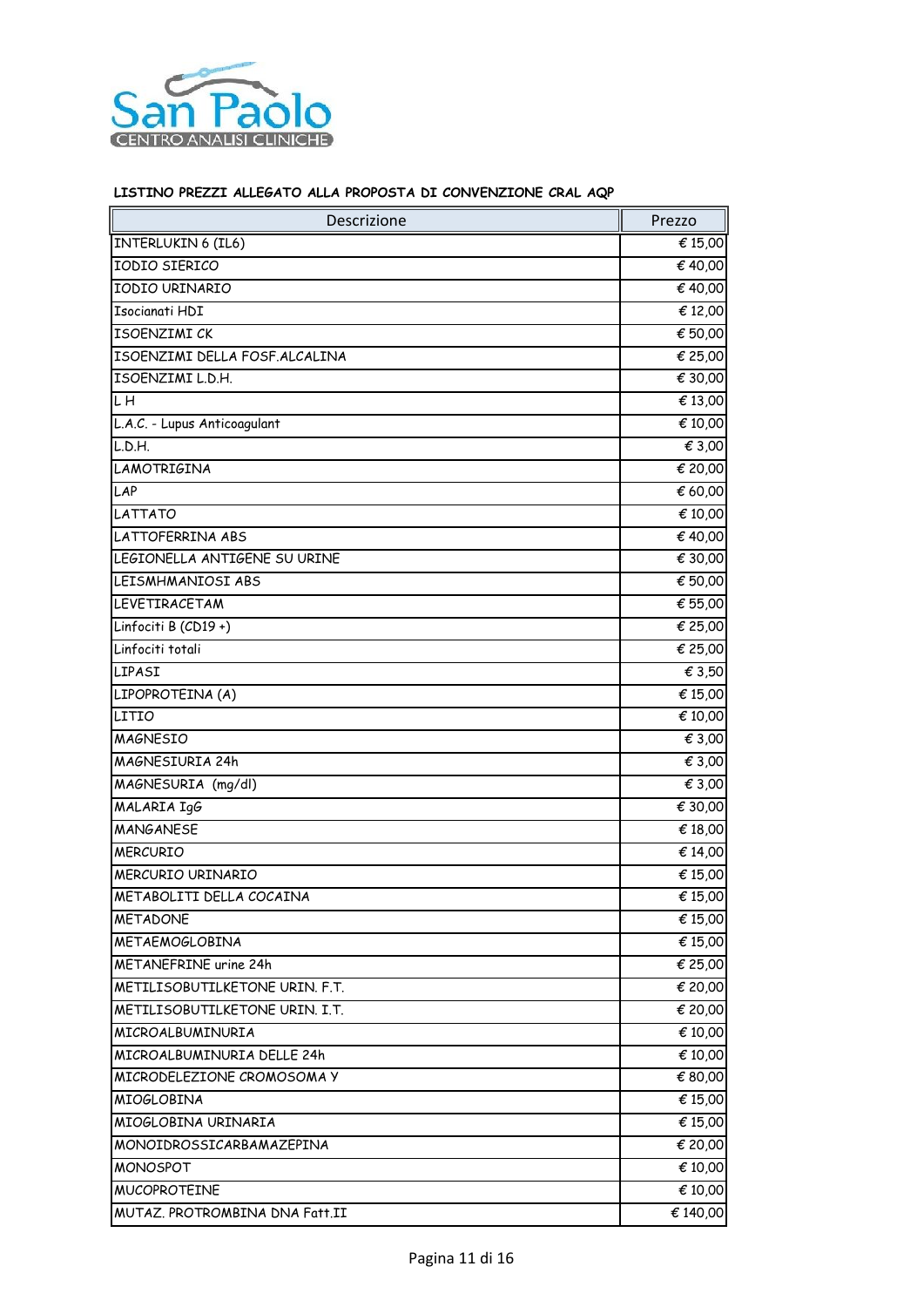

| Descrizione                    | Prezzo                      |
|--------------------------------|-----------------------------|
| MUTAZIONE FATT. II             | € 60,00                     |
| MUTAZIONE FATT.V DI LEIDEN     | € 60,00                     |
| MUTAZIONE FIBROSI CISTICA      | € 120,00                    |
| MUTAZIONE GENE MTHFR (A1298C)  | € 60,00                     |
| MUTAZIONE GENE MTHFR(C677T)    | € 60,00                     |
| Natural Killer (CD3-CD56+)     | € 25,00                     |
| NEISSERIA GONORRHOEAE (Abs)    | € 15,00                     |
| NICKEL URINARIO FINE TURNO     | € 15,00                     |
| NICKEL URINARIO INIZIO TURNO   | € 15,00                     |
| NOR ADRENALINA                 | € 30,00                     |
| NUMERO DI DIBUCAINA (D.N.)     | € 10,00                     |
| OMOCISTEINA                    | € 23,00                     |
| ORMONE SOMATOTROPO (GH)        | € 15,00                     |
| OSMOLARITA' SIERICA            | € 20,00                     |
| OSMOLARITA' URINARIA           | € 20,00                     |
| OSSALATI URINARI               | € 15,00                     |
| OSSALEMIA                      | € 30,00                     |
| OSSALURIA                      | € 30,00                     |
| OSTEOCALCINA                   | € 35,00                     |
| P.T.                           | € 5,00                      |
| P.T.T.                         | € 5,00                      |
| PAP (Fosfatasi acida prost.)   | € 15,00                     |
| PAP TEST                       | € 35,00                     |
| PAPP-A/F BETA HCG              | € 60,00                     |
| PAR TEST                       | € 10,00                     |
| PARATORMONE INTATTO            | € 20,00                     |
| PCR AD ALTA SENSIBILITA'       | € 20,00                     |
| PCR URINE                      | € 10,00                     |
| PHENOBARBITAL                  | $\overline{\epsilon}$ 15,00 |
| PIASTRINE                      | €1,20                       |
| PIASTRINE A CALDO (PR.EPARINA) | € 2,00                      |
| PIOMBEMIA                      | € 20,00                     |
| PIOMBO URINARIO                | € 20,00                     |
| PIRIDINOLINA URINARIA          | € 30,00                     |
| PIRUVATO                       | € 15,00                     |
| PIRUVATO-CHINASI ERITROCITARIA | € 15,00                     |
| PNEUMOCOCCO IgG ABS            | € 25,00                     |
| POLIOVIRUS ABS                 | € 80,00                     |
| PORFIRINE TOTALI URINARIE      | € 20,00                     |
| POTASSIO                       | € 3,00                      |
| POTASSIURIA (mEq/l)            | € 3,00                      |
| POTASSIURIA 12/h               | € 3,00                      |
| POTASSIURIA 24h                | € 3,00                      |
| PREALBUMINA                    | € 20,00                     |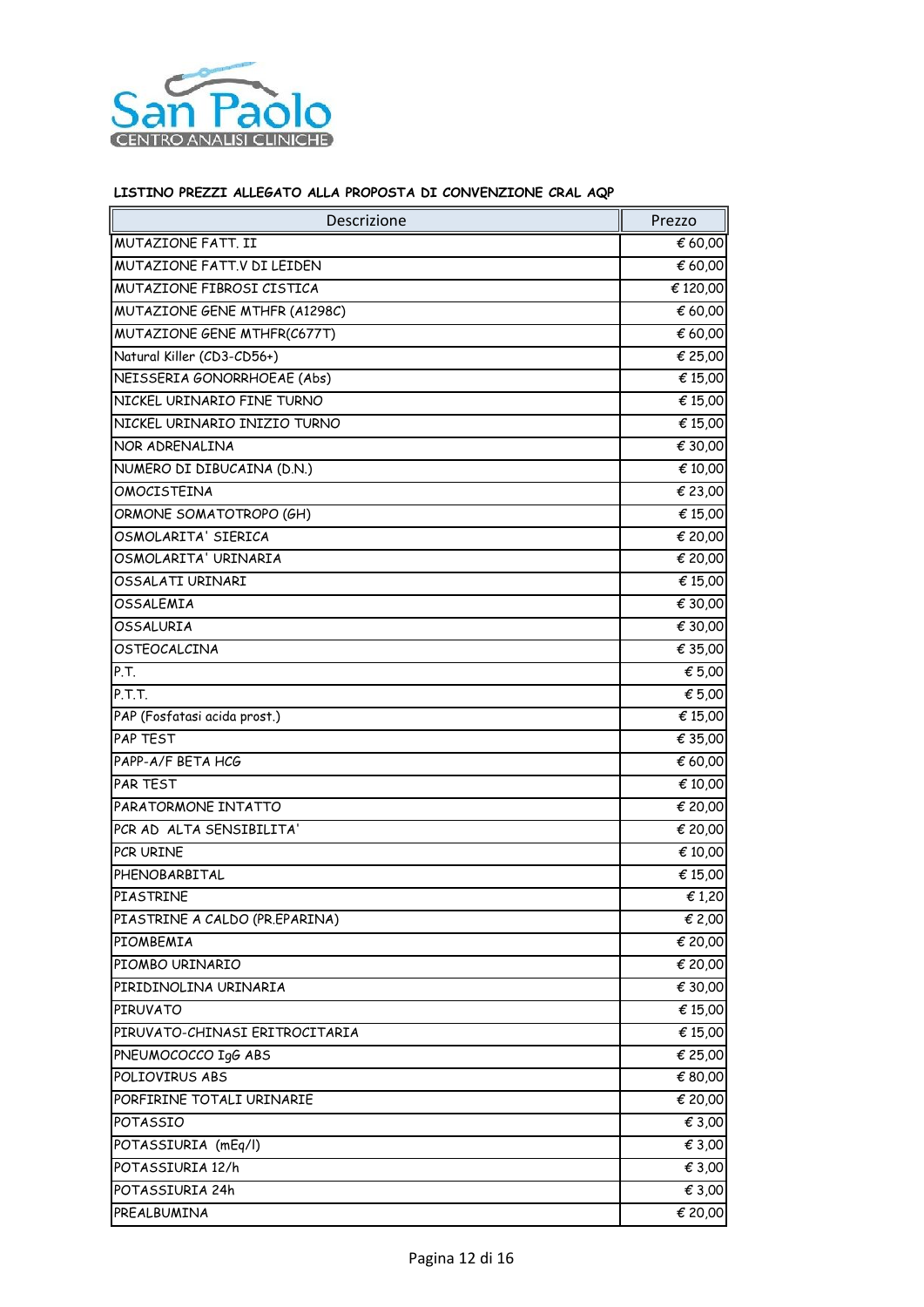

| Descrizione                     | Prezzo                      |
|---------------------------------|-----------------------------|
| PREGNANDIOLO URINARIO           | € 18,00                     |
| PRELIEVO MICROBIOLOGICO         | € 15,00                     |
| ProBNP                          | € 50,00                     |
| PROCALCITONINA                  | € 90,00                     |
| PROGESTERONE                    | € 13,00                     |
| PROGESTERONE (saliva)           | € 30,00                     |
| PROLATTINEMIA                   | € 13,00                     |
| PROT.CATIONICA EOSINOFILA - ECP | € 75,00                     |
| PROTEINA C FUNZIONALE           | € 15,00                     |
| PROTEINA C REATTIVA             | € 5,00                      |
| PROTEINA S LIBERA               | € 15,00                     |
| PROTEINE TOTALI                 | € 3,00                      |
| PROTEINURIA                     | € 3,00                      |
| PROTEINURIA 12/h                | € 2,50                      |
| PROVE EMOGENICHE                | € 10,00                     |
| <b>PSA FREE</b>                 | € 25,00                     |
| PSA III GENERAZIONE             | € 15,00                     |
| QUANTIFERON                     | € 80,00                     |
| R.G.O.                          | € 15,00                     |
| RAME URINARIO                   | € 10,00                     |
| RAST ALIMENTI                   | € 60,00                     |
| RAST FARMACI                    | € 60,00                     |
| RAST INALANTI                   | € 60,00                     |
| REAZ. DI PAUL BUNNEL DAVIDSOHN  | € 15,00                     |
| RECETTORI SOL. DELLA TRANSF.    | $\overline{\epsilon}$ 35,00 |
| RENINA DIRETTA in ortostat.     | € 25,00                     |
| RENINA in clinostatismo         | € 25,00                     |
| RESISTENZA OSMOTICA ERITR.      | € 15,00                     |
| RETICOLOCITI                    | € 10,00                     |
| <b>REUMA TEST</b>               | € 5,00                      |
| RIBA TEST SAGGIO DI CONFERMA    | € 100,00                    |
| RIC. ANTIG. ADENOVIRUS(FECI)    | € 10,00                     |
| RIC. ANTIG. LEGIONELLA          | € 30,00                     |
| RIC. ANTIG. LEGIONELLA SIER.1   | € 35,00                     |
| RIC. ANTIG. ROTAVIRUS(FECI)     | € 10,00                     |
| RIC. B.K DIRETTO ESPETTORATO    | € 25,00                     |
| RIC. B.K. URINARIO DIRETTO      | € 20,00                     |
| RIC. CANDIDA NELLE FECI         | € 15,00                     |
| RIC. CANNABINOIDI NELLE URINE   | € 15,00                     |
| RIC. CHLAMYDIA NELLE URINE      | € 20,00                     |
| RIC. CRIOGLOBULINE              | € 10,00                     |
| RIC. MUTAZIONE SUL GENE FLG     | €70,00                      |
| RIC. MUTAZIONI GENE FSHR        | € 60,00                     |
| RIC. OPPIACEI NELLE URINE       | € 15,00                     |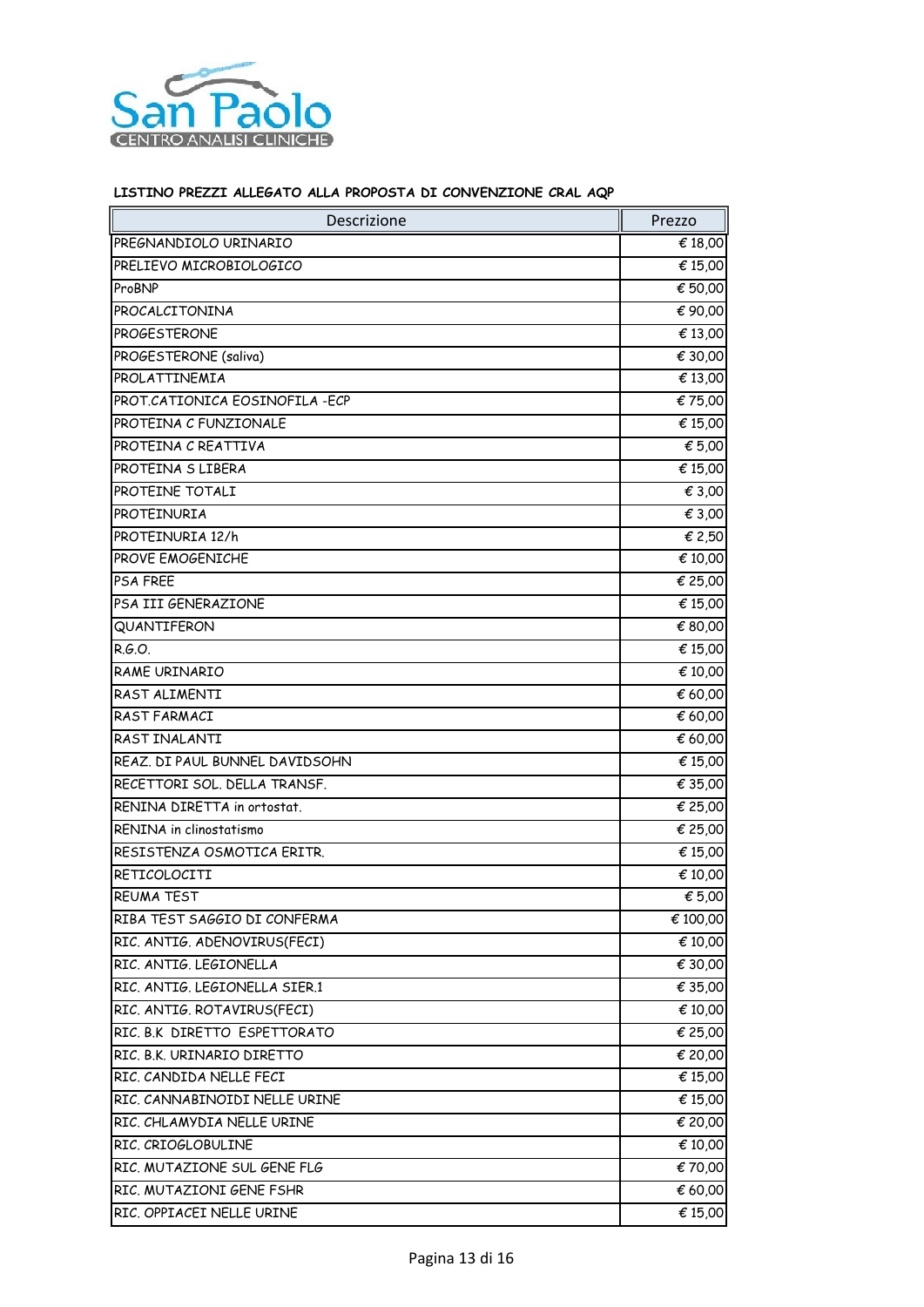

| <b>Descrizione</b>             | Prezzo   |
|--------------------------------|----------|
| RIC.MUTAZIONE 46/56 GENE PAI-1 | € 60,00  |
| RICKETTIOSI SCREENING          | € 50,00  |
| RNA - Virus HIV 1              | € 150,00 |
| ROSOLIA AVIDITA'               | € 50,00  |
| SHBG                           | € 26,00  |
| SANGUE OCCULTO NELLE FECI      | € 10,00  |
| <b>SCOTCH TEST</b>             | € 10,00  |
| SECRETO MAMMARIO               | € 10,00  |
| SECRETO NASALE(ES.COLTURALE)   | € 20,00  |
| SELENIO PLASMATICO             | € 20,00  |
| SEROTONINA                     | € 15,00  |
| SIDEREMIA                      | € 3,00   |
| SIERODIAGNOSI DI WEIL-FELIX    | € 15,00  |
| SIERODIAGNOSI DI WIDAL         | € 5,00   |
| SIERODIAGNOSI DI WIDAL-WRIGHT  | € 8,00   |
| SIERODIAGNOSI DI WRIGHT        | € 5,00   |
| SIEROLOGIA HERPES VIRUS TIPO 6 | € 30,00  |
| SODIO                          | € 3,00   |
| SODIURIA (mEq/l)               | € 3,00   |
| SODIURIA 12/h                  | € 3,00   |
| SODIURIA 24h                   | € 3,00   |
| SOMATOMEDINA C (IGF-1)         | € 20,00  |
| SPERMIOCOLTURA                 | € 20,00  |
| SPERMIOGRAMMA                  | € 60,00  |
| STIPITE ISOLATO                | € 12,00  |
| STREPTOCOCCO PNEUM.Ag URINARIO | € 60,00  |
| <b>STREPTOZYME</b>             | € 10,00  |
| T <sub>3</sub>                 | € 10,00  |
| T <sub>4</sub>                 | € 10,00  |
| <b>TSH</b>                     | € 15,00  |
| T.A.S.                         | € 5,00   |
| $T3$ (CD3+)                    | € 25,00  |
| T4-HELPER (CD4+)               | € 25,00  |
| T8 (CD8+)                      | € 25,00  |
| TACROLIMUS (FK506)             | € 40,00  |
| TAMPONE ENDOCERVICALE          | € 20,00  |
| TAMPONE VAGINALE               | € 20,00  |
| TAMPONE VAGINO-RETTALE         | € 20,00  |
| TAMPONE ANALE                  | € 20,00  |
| TAMPONE AURICOLARE             | € 20,00  |
| TAMPONE CUTANEO                | € 20,00  |
| TAMPONE DEL CAVO ORALE         | € 20,00  |
| TAMPONE DELLA MUCOSA NASALE    | € 20,00  |
| TAMPONE FARINGEO               | € 20,00  |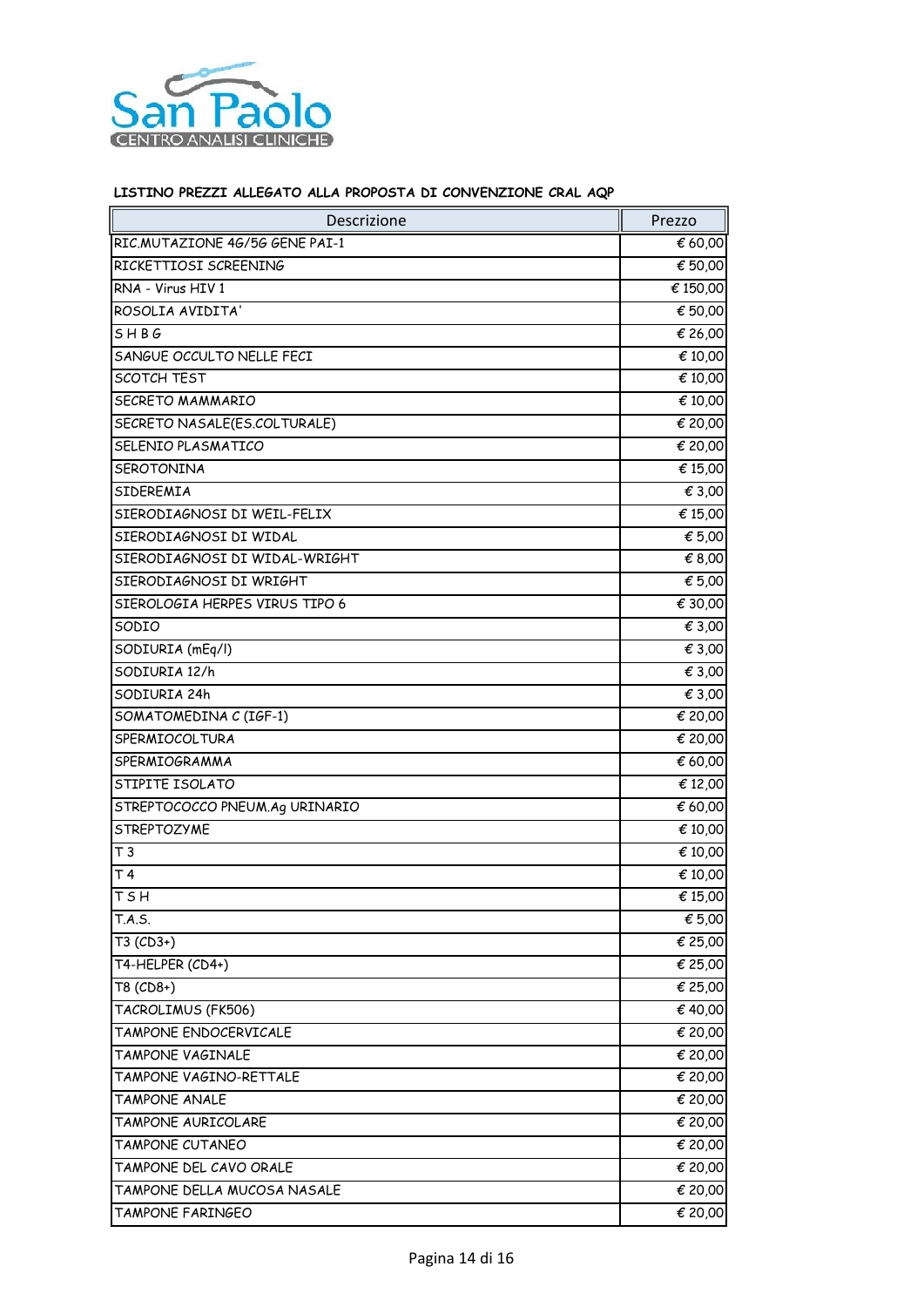

| Descrizione                    | Prezzo   |
|--------------------------------|----------|
| TAMPONE GENGIVALE              | € 20,00  |
| TAMPONE LINGUALE               | € 20,00  |
| TAMPONE NASALE                 | € 20,00  |
| TAMPONE OCULARE                | € 20,00  |
| TAMPONE PREPUZIO               | € 20,00  |
| TAMPONE RETTALE                | € 20,00  |
| TAMPONE UNGHIALE               | € 20,00  |
| TAMPONE URETRALE               | € 20,00  |
| TAMPONE VULVARE                | € 20,00  |
| TAMPONE VULVOVAGINALE          | € 20,00  |
| TCA URINARIO                   | € 10,00  |
| TEOFILLINA                     | € 20,00  |
| TFST <sub>C4D</sub>            | € 140,00 |
| TEST DI ASSORB. DEL D-XILOSIO  | € 10,00  |
| TEST DI COOMBS DIRETTO         | € 10,00  |
| TEST DI COOMBS INDIRETTO       | € 10,00  |
| TEST DI PATERNITA'             | € 200,00 |
| TEST DI RECUPERO TIREOGLOB.    | € 15,00  |
| TEST INTOLL. PER 90 ALIMENTI   | €98,00   |
| <b>TEST STAMEY</b>             | € 20,00  |
| <b>TESTOSTERONE</b>            | € 13,00  |
| TESTOSTERONE (saliva)          | € 30,00  |
| TIMIDINA CHINASI               | € 55,00  |
| TIOCIANATI URINARI             | € 15,00  |
| TIPIZZAZIONE HCV GENOTIPO      | € 70,00  |
| TIPIZZAZIONE LINFOCITARIA      | € 125,00 |
| <b>TIREOGLOBULINA</b>          | € 20,00  |
| TNF (Tumor Necrosis Factor)    | € 50,00  |
| TOLUENE URINARIO               | € 15,00  |
| TOPAMAX (TOPIRAMATO)           | € 70,00  |
| TOXOCARA Abs                   | € 50,00  |
| TOXOPLASMA IgG AVIDITA'        | € 30,00  |
| TPA (Ag POLIPEPT. TISSUTALE)   | € 20,00  |
| <b>TPHA</b>                    | € 15,00  |
| TRANSAMINASI GLUT. OSSAL.(GOT) | € 3,00   |
| TRANSAMINASI GLUT. PIRUV.(GPT) | € 3,00   |
| TRANSFERRINA                   | € 6,00   |
| TRIGLICERIDI                   | € 3,50   |
| TRIPTASI                       | € 70,00  |
| <b>TRIPTOFANO</b>              | € 80,00  |
| TROPONINA AD ALTA SENSIBILITA' | € 20,00  |
| TSH 3° GENERAZIONE ULTRA       | € 20,00  |
| <b>URICEMIA</b>                | € 3,00   |
| <b>URICURIA</b>                | € 2,50   |